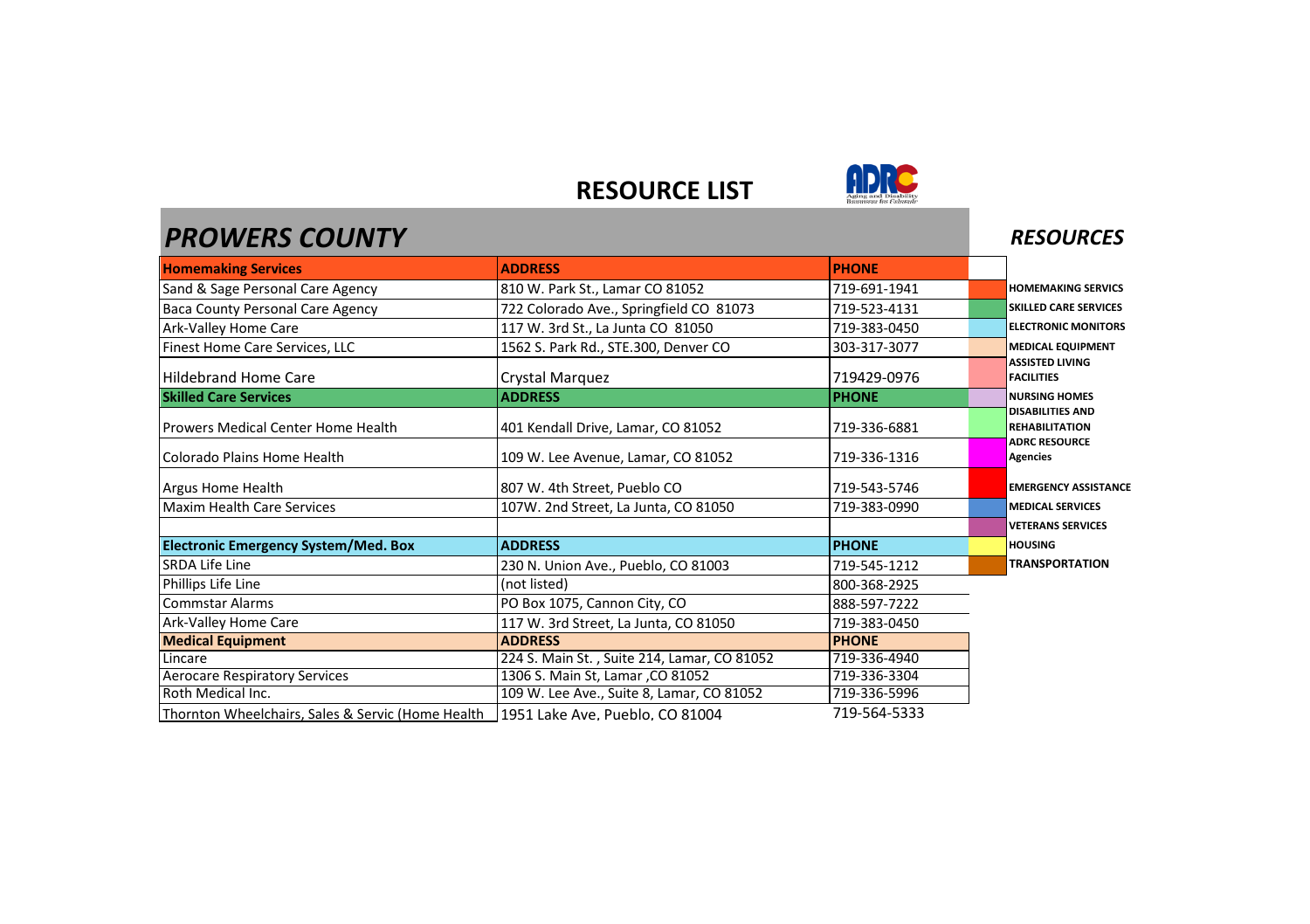| <b>PROWERS COUNTY</b>                           |                                         |              |
|-------------------------------------------------|-----------------------------------------|--------------|
| <b>Assisted Living Facilities</b>               | <b>ADDRESS</b>                          | <b>PHONE</b> |
| The Legacy                                      | 650 Kendall Drive, Lamar CO 81052       | 719-336-7004 |
|                                                 |                                         |              |
| <b>Nursing Care Facilities</b>                  | <b>ADDRESS</b>                          | <b>PHONE</b> |
| <b>Lamar Estates</b>                            | 205 S. 10th Street, Lamar, CO 81052     | 719-336-3434 |
| <b>Holly Nursing Care Center</b>                | 320 N. 8th Street. Holly. CO 81047      | 719-537-6555 |
| <b>Disabilities and Rehabilitative Services</b> | <b>ADDRESS</b>                          | <b>PHONE</b> |
| Divison of Vocational & Rehabilitation          |                                         | 719-336-7712 |
| CO Center for Disabilities                      | 1304 Berkley Ave., Pueblo, CO 81004     | 719-546-1271 |
| Southeastern Development Services               | 111 S. 4th Street, Lamar, CO 81052      | 719-336-3244 |
| Southeast Health Group (Mental Health)          | 100 Kendall Drive, Lamar, CO 81052      | 800-511-5446 |
| Tri-County Housing-Home Modifications           | 34385 Hwy. 167, Fowler CO 81068         | 719-263-5168 |
| <b>Access Disability Center</b>                 | Lamar, CO 81052                         | 719-336-4106 |
| Ryon Medical & Associates LLC (Mental health)   | 109 Lee Ave., Suite 15, Lamar, CO 81052 | 719-336-1316 |
| Crossroads Turning Point, Inc.                  | 1006 S. Main St., Lamar, CO 81052       | 719-336-2600 |
| AA & AL-ANON                                    |                                         | 719-787-3313 |
| Lamar Hospice                                   | 108 W. Olive, Lamar, CO 81052           | 719-336-2100 |
| <b>Starkey Hearing Foundation</b>               | hearnow@starkey.com                     | 800-328-8602 |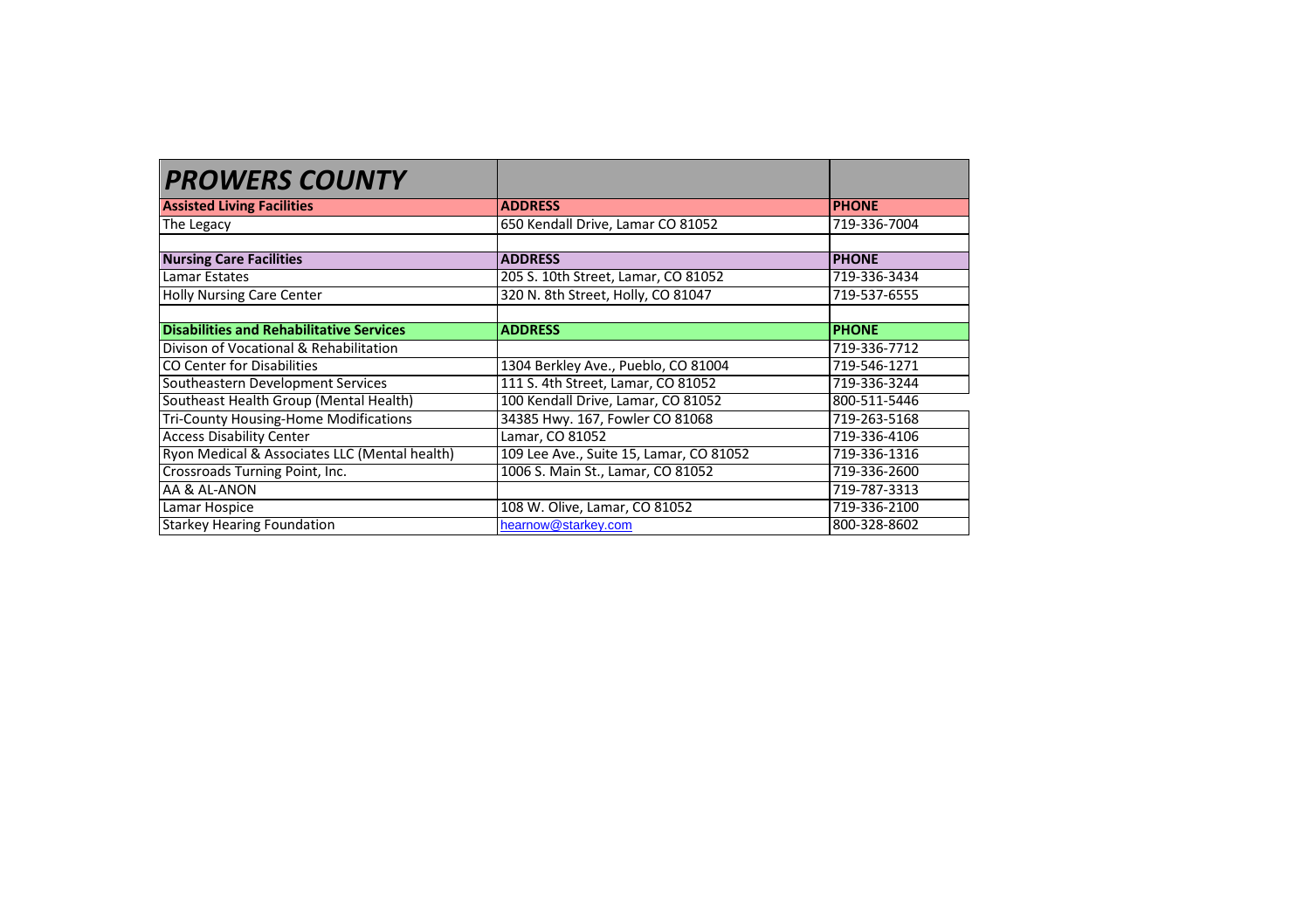| <b>PROWERS COUNTY</b>                              |                                                        |                    |
|----------------------------------------------------|--------------------------------------------------------|--------------------|
| <b>Aging &amp; Disability Resources</b>            | <b>ADDRESS</b>                                         | <b>PHONE</b>       |
| Aging &Disability Resources for CO, (ADRC)         | 13th W. 3rd Street, Room 110, La Junta, CO 81050       | 719-383-4002       |
| Area Agency on Aging, (AAA)                        | 13th W. 3rd Street, Room 110, La Junta, CO 81050       | 719-383-4844       |
| <b>Adult Protection</b>                            | 1001 S. Main, Lamar, CO 81052                          | 719-336-7486       |
| Single Entry Point, (OLTC)                         | 1001 S. Main, Lamar, CO 81052                          | 719-336-1015       |
| Social Security Administration National Office     |                                                        | 800-786-2929       |
|                                                    |                                                        |                    |
| <b>Emergency Assistance</b>                        | <b>ASSISTS WITH/ADDRESS:</b>                           | <b>PHONE</b>       |
| Lamar Minstrial Alliance/Salvation Army and Energy |                                                        | 719-336-7486xt 122 |
| Outreach                                           | <b>Greg Ausmus</b>                                     | 719-688-           |
| SHARE Colorado                                     | Food boxes: At Methodist Church, contact Stella Miller |                    |
| Domestic Safety Resource Center                    | domestic violence, counseling                          | 719-336-4357       |
| <b>Helping Hands</b>                               | Clothing Bank-210 N. 10th, Lamar, CO 81052             | 719-336-7522       |
| Sparrow House                                      | Food Bank: 1807 S. 11th St, Lamar, CO 81052            | 719-468-6999       |
|                                                    |                                                        |                    |
| <b>Medical Services</b>                            | <b>ADDRESS</b>                                         | <b>PHONE</b>       |
| Medicare Counseling, (Ship)                        |                                                        | 800-550-2752       |
| Integrated Community Health Partners, (ICHP)       |                                                        | 855-959-7340       |
| Prowers Medical Center, Hospital                   | 401 Kendall Drive, Lamar, CO 81052                     | 719-336-4343       |
| <b>Adult Health Center</b>                         | 2221 Wellness Way, Lamar, CO 81052                     | 719-336-6976       |
| <b>Prowers Medical Group</b>                       | 403 Kendall Drive, Lamar, CO 81052                     | 719-336-7217       |
| Lamar Area Hospice                                 | 108 W. Olive Street, Lamar, CO 81052                   | 719-336-2100       |
| Fresenius Medical Center Dialysis Services         | 108 W. Lee Ave., Lamar, CO 81052                       | 719-336-1170       |
| <b>High Plains Community Health Clinic</b>         | 201 Kendall Drive, Lamar, CO 81052                     | 719-336-0261       |
| High Plains Community Dental Clinic                | 200 Kendall Dr., Lamar, CO 81052                       | 719-336-8445       |
| <b>Holly Medical Clinic</b>                        | 410 W. Colorado, Holly, CO 81041                       | 719-537-6555       |
| <b>Wiley Medical Clinic</b>                        | 605 S. Main, Wiley, CO 81092                           | 719-829-4627       |